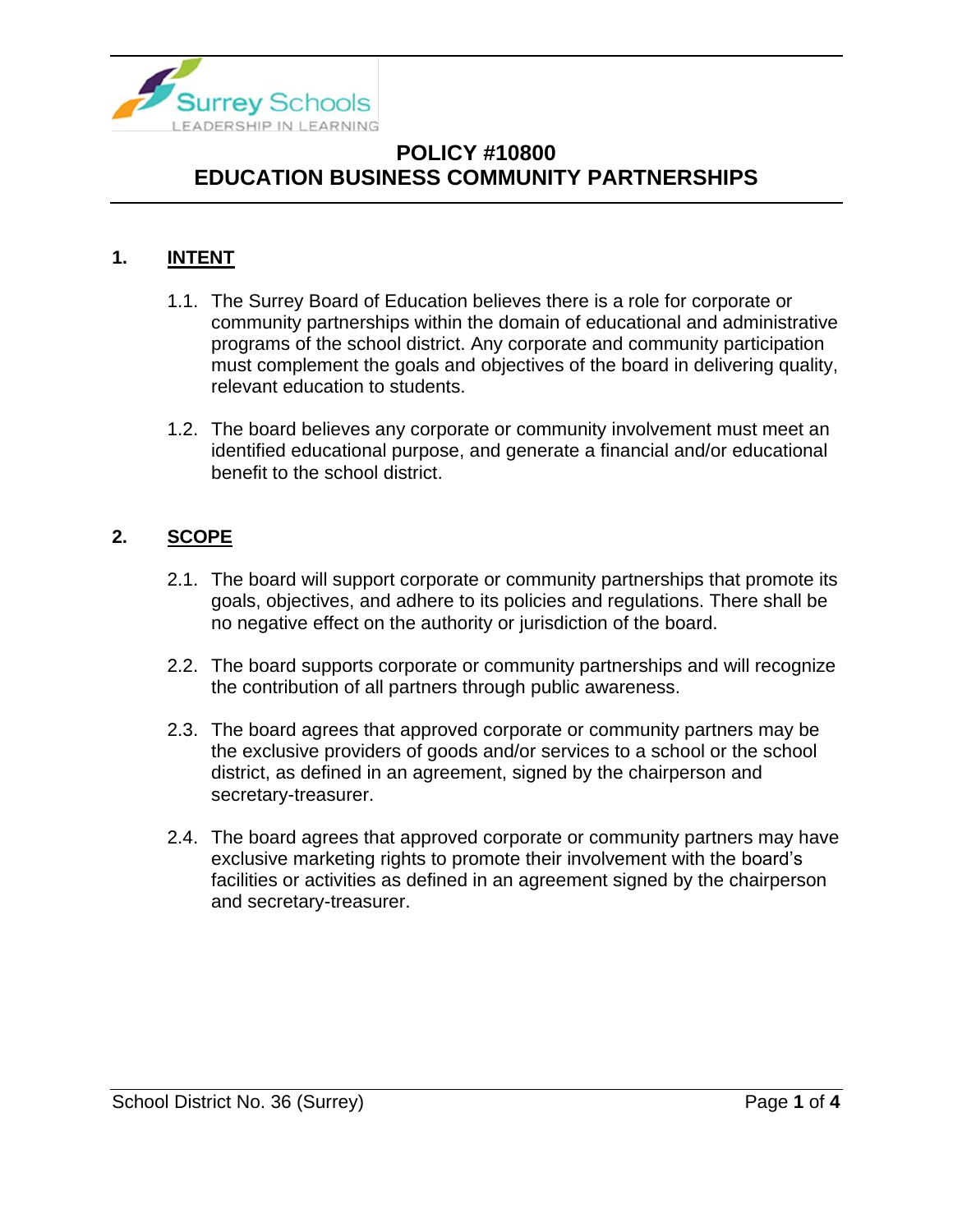

#### **3. AUTHORITY**

3.1. The board directs the superintendent and secretary-treasurer to examine all reasonable opportunities, initiated by schools or district offices, to form partnerships that may be of educational and/or financial benefit to the school district. All sensitive proposals as defined by regulation shall be submitted to the board for approval. *(This does not include job plan or work experience arrangements between the board and the community.)*

All other proposals will be acted upon by the secretary-treasurer or designate through processes outlined in regulation. The distribution of funds for all proposals will be handled in accordance with *[Regulation #10800.1 –](https://www.surreyschools.ca/departments/SECT/PoliciesRegulations/section_10000/Documents/10800.1%20Regulation.pdf) [Education Business Community Partnerships](https://www.surreyschools.ca/departments/SECT/PoliciesRegulations/section_10000/Documents/10800.1%20Regulation.pdf)*, section 6.

#### **4. DEFINITIONS**

- 4.1. Partnerships may take either of the following forms:
	- a) "Sponsorship" defined as support offered by a community group or business to a school or school district in consideration for public recognition and/or preferential treatment by the school or school district.
	- b) "Agreements" which may be:
		- i. For goods and services at a preferential rate or at no cost to the school district in exchange for access to a school or the school district for referrals, advertising or sales.
		- ii. For shared resources and expertise at no direct (monetary) cost to either partner.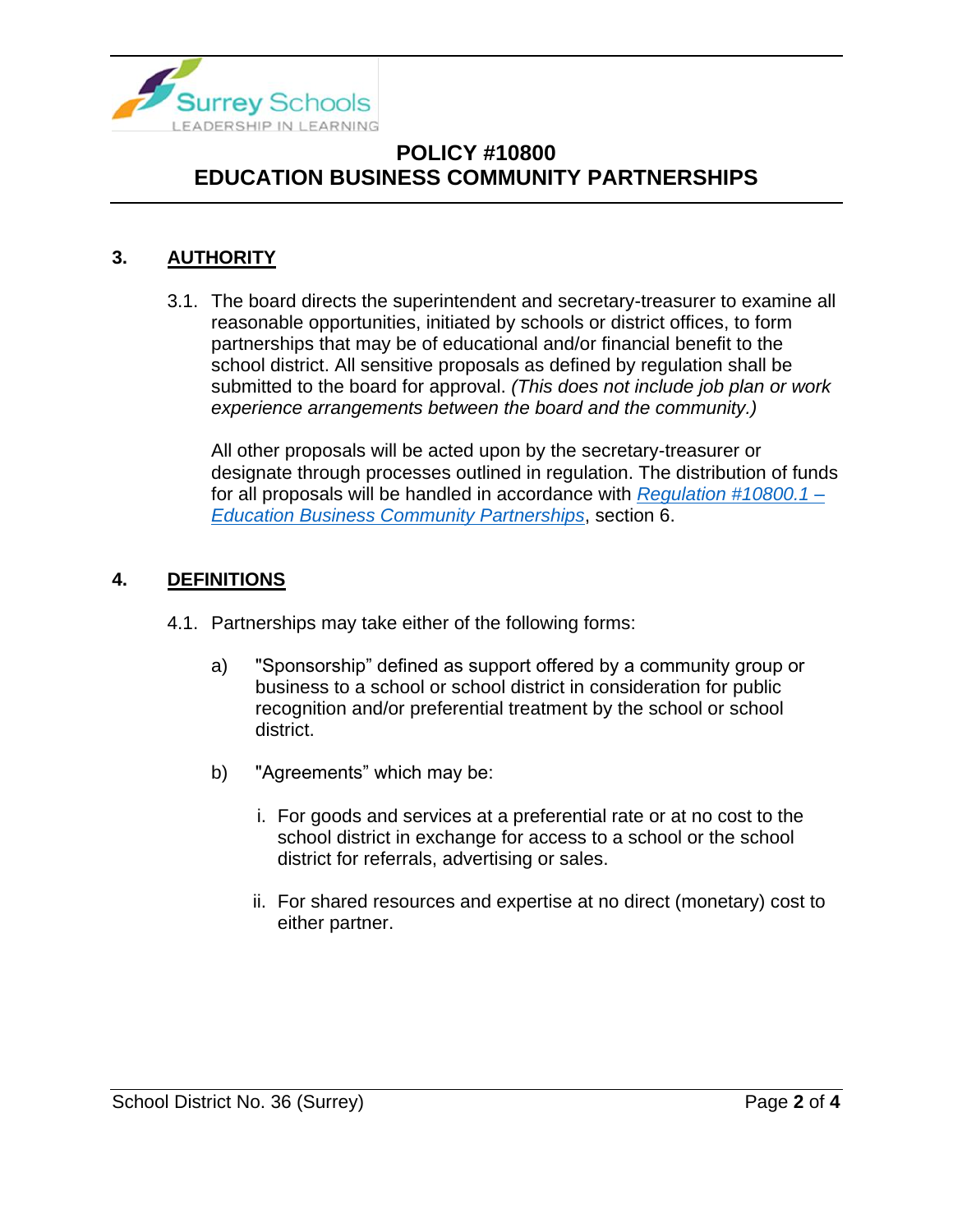

#### **5. PRINCIPLES**

- 5.1. All corporate and community partnerships will be for a specified period of time and must be approved by the secretary-treasurer, assistant secretarytreasurer or by the board in the case of sensitive proposals as defined in regulation.
- 5.2. Opportunities must be offered equitably to as many potential partners as possible, of any particular type of goods and services.
- 5.3. The board will monitor the impact on operations of any corporate or community partnerships.
- 5.4. The board will consider only those corporate or community partnerships that enhance, either directly or through the generation of revenue, the board's educational and extracurricular programs and services.
- 5.5. All corporate gifts or donations to the school district or schools must be received according to the board's policies on Conflict of Interest (*[Policy](https://www.surreyschools.ca/departments/SECT/PoliciesRegulations/section_2000/Documents/2902%20Policy.pdf)  [#2902](https://www.surreyschools.ca/departments/SECT/PoliciesRegulations/section_2000/Documents/2902%20Policy.pdf)* & *[Policy #7213](https://www.surreyschools.ca/departments/SECT/PoliciesRegulations/section_7000/Documents/7213%20Policy.pdf)*), Purchasing Goods & Services (*[Policy #4600](https://www.surreyschools.ca/departments/SECT/PoliciesRegulations/section_4000/Documents/4600%20Policy.pdf)*), Charitable Donations (*[Policy #4430](https://www.surreyschools.ca/departments/SECT/PoliciesRegulations/section_4000/Documents/4430%20Policy.pdf)*) and Equipment Donations (*[Policy](https://www.surreyschools.ca/departments/SECT/PoliciesRegulations/section_5000/Documents/5305%20Policy.pdf)  [#5305](https://www.surreyschools.ca/departments/SECT/PoliciesRegulations/section_5000/Documents/5305%20Policy.pdf)*).
- 5.6. All corporate or community partnerships must be conducted with the highest ethical standards and respectful of community standards. No corporate or community partnership will be considered where the business of the corporation is substantially derived from the sale of alcohol, tobacco products or material inappropriate for children.
- 5.7. All materials to be distributed to students, staff and parents must be preapproved. Any reference to or use of the board's name, logo, slogan, mission statement or reputation must be maintained at the highest of ethical and community standards.
- 5.8. Any use of corporate or community signage on school district property or any form of advertising must be pre-approved. No employee will be required to wear clothing with corporate or community logos or advertising.